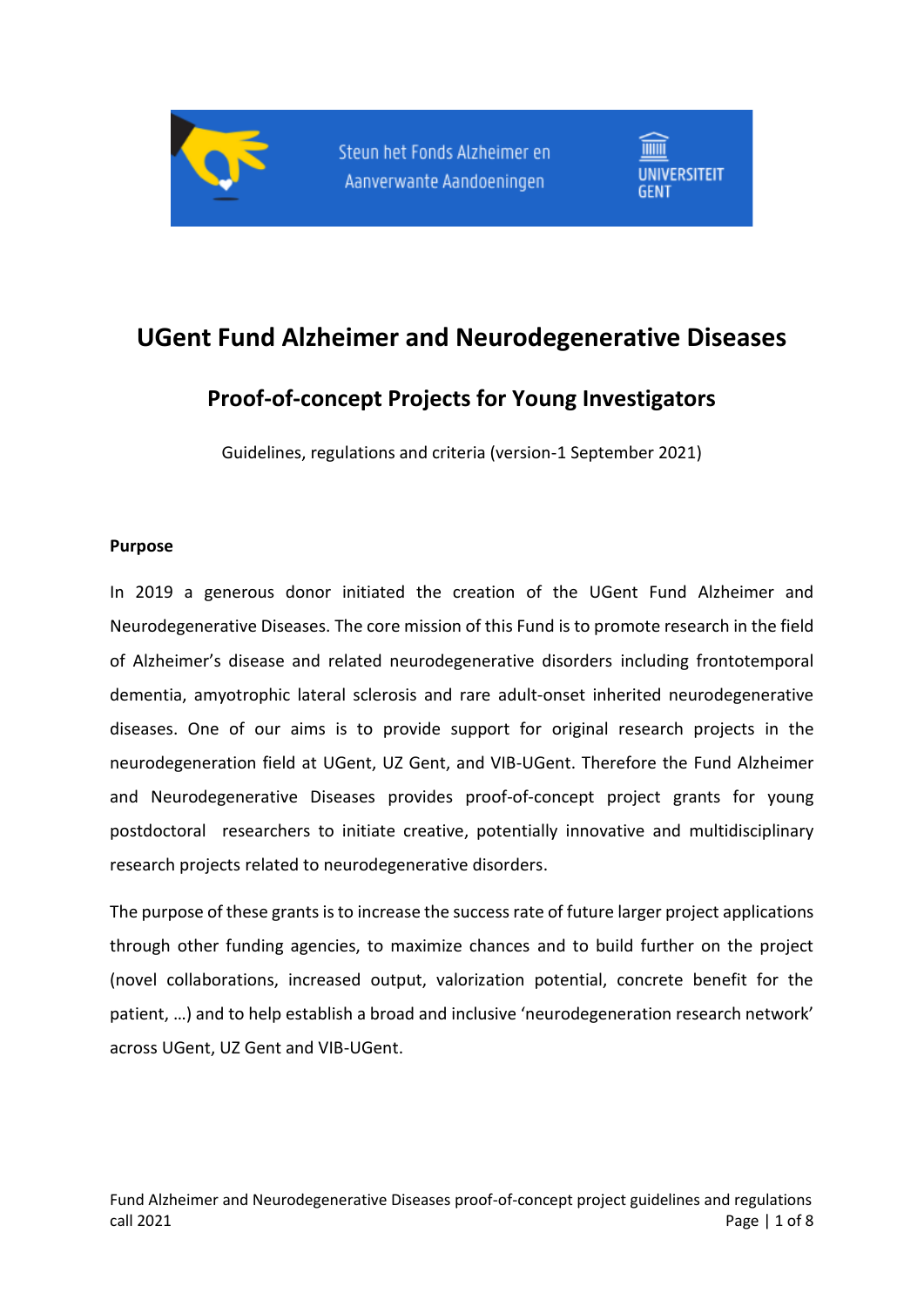## **Guidelines**, **regulations and criteria**

## **1**. **Eligible applicants**

1.1. Applicants must meet following criteria:

- Employment (at least 50%) at UGent, UZ Gent or VIB-UGent
- PhD holder (for maximum 10 years)
- No professorship/ZAP mandate (neither partial nor fulltime)
- The applicant and the host lab declare not to have received any other funding to perform the project.
- 1.2. Each applicant can only submit one project proposal per application round.

1.3. Researchers can only apply if no other Fund Alzheimer and Neurodegenerative Diseases granted project is ongoing.

- 1.4. Guidelines for re-submission
- Applicants who have submitted a project proposal in a prior application round are allowed to re-submit (a modified version of) their project proposal in the subsequent application round.

However, re-submission is **only allowed once**.

- Re-submission applies for projects in which the research question(s) and/or a significant part of the experimental setup or methods were submitted before.
- Applicants who re-submit a project proposal must complete an extra section in the project proposal template, in which they extensively motivate how the new version has been modified as compared to the proposal that was originally submitted in the prior application round. The applicants have to take the feedback into account that was provided by the jury on the prior project proposal, respond to it, and explain the adapted modifications in the new proposal.

## **2. Promotors on Fund Alzheimer and Neurodegenerative Diseases project applications**

2.1. On each application, **1 or maximum 2 promotors must be included** who support the project proposal. This creates opportunities for coaching, networking and collaborations with other researchers, and additional support that maximizes the chances for success.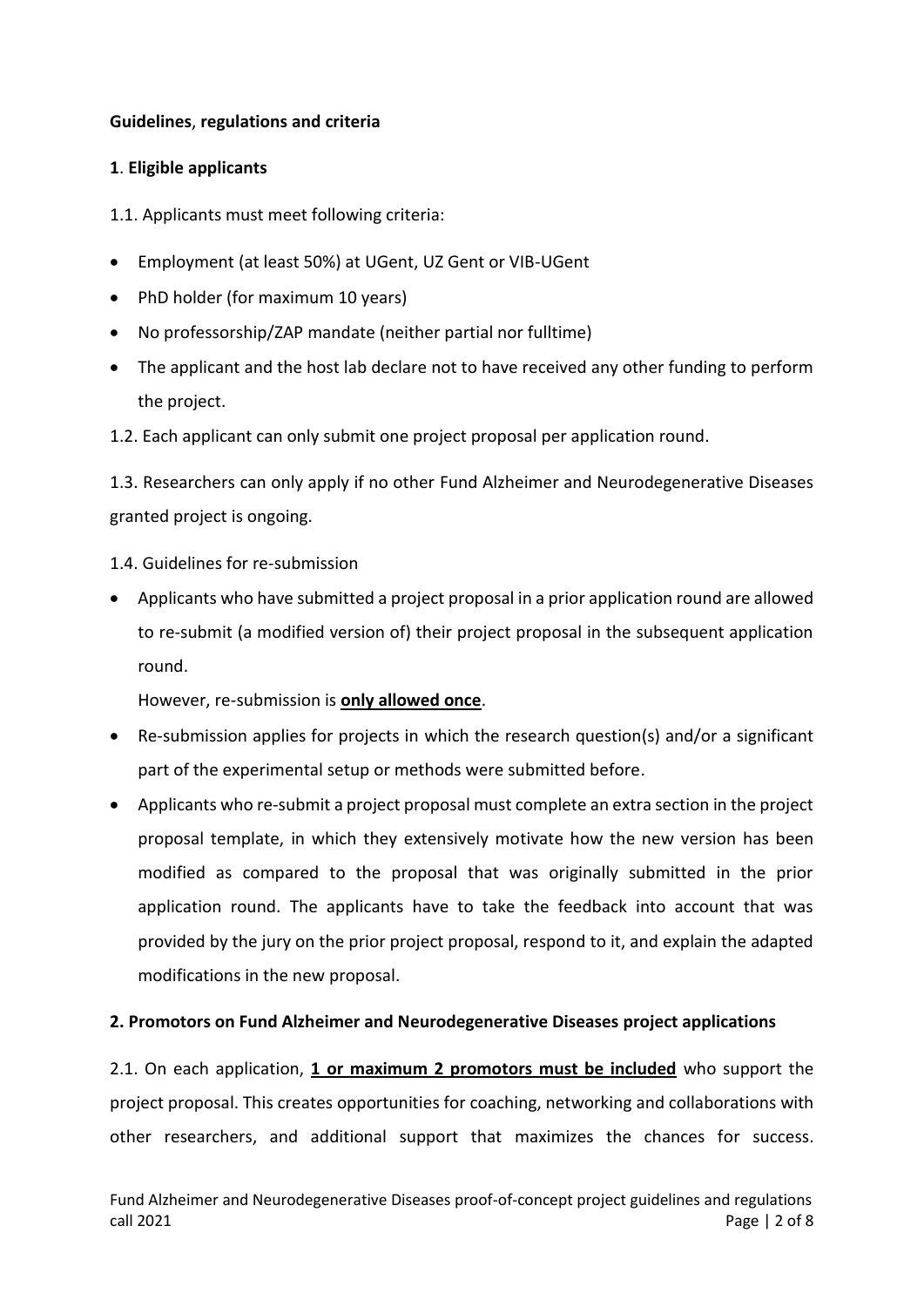Furthermore, these promotors are strongly encouraged to support future project applications to other funding agencies on the basis of the generated proof-of-concept results.

Despite the inclusion of 1 or 2 promotors on the application, it should be understood that **the applicant will be in charge of writing and executing the project** and will autonomously manage the funding (see further).

2.2. Promotors have to meet the following criteria:

- Principal investigator / group leader of a research group at UGent, UZ Gent or VIB-UGent
- ZAP mandate (full or partial professorship)
- The promotor can be the direct supervisor or head of the lab of the applicant, but can also come from a different research group or faculty.
- For each Fund Alzheimer and Neurodegenerative diseases project application round, promotors can support **max 2 project applications**, of which 1 as promotor of a researcher from his/her own research team and 1 as promotor of a researcher from another research team.

2.3. In case the direct supervisor or head of the lab of the applicant is not included as promotor (which is perfectly possible), he/she should declare to be aware of the project proposal.

2.4. Applications supported by a promotor from another research group are encouraged, as the Fund Alzheimer and Neurodegenerative diseases aims to stimulate multidisciplinary neurodegenerative disease research and networking.

## **3. Scope (eligibility) of the projects**

Fundamental, translational or clinically oriented projects in the field of neurodegenerative diseases are eligible.

## **4. Frequency of project calls and budget**

- 4.1. One application round per year is planned (timing is communicated by mail)
- 4.2. Duration of a project: maximum 9 months (see further)
- 4.3. The total yearly budget for these projects is currently max. 60.000 EUR per year.

#### 4.4. Budget that can be applied for **per project proposal: min. 5 000 EUR – max. 15 000 EUR**

Fund Alzheimer and Neurodegenerative Diseases proof-of-concept project guidelines and regulations call 2021 **Page | 3 of 8**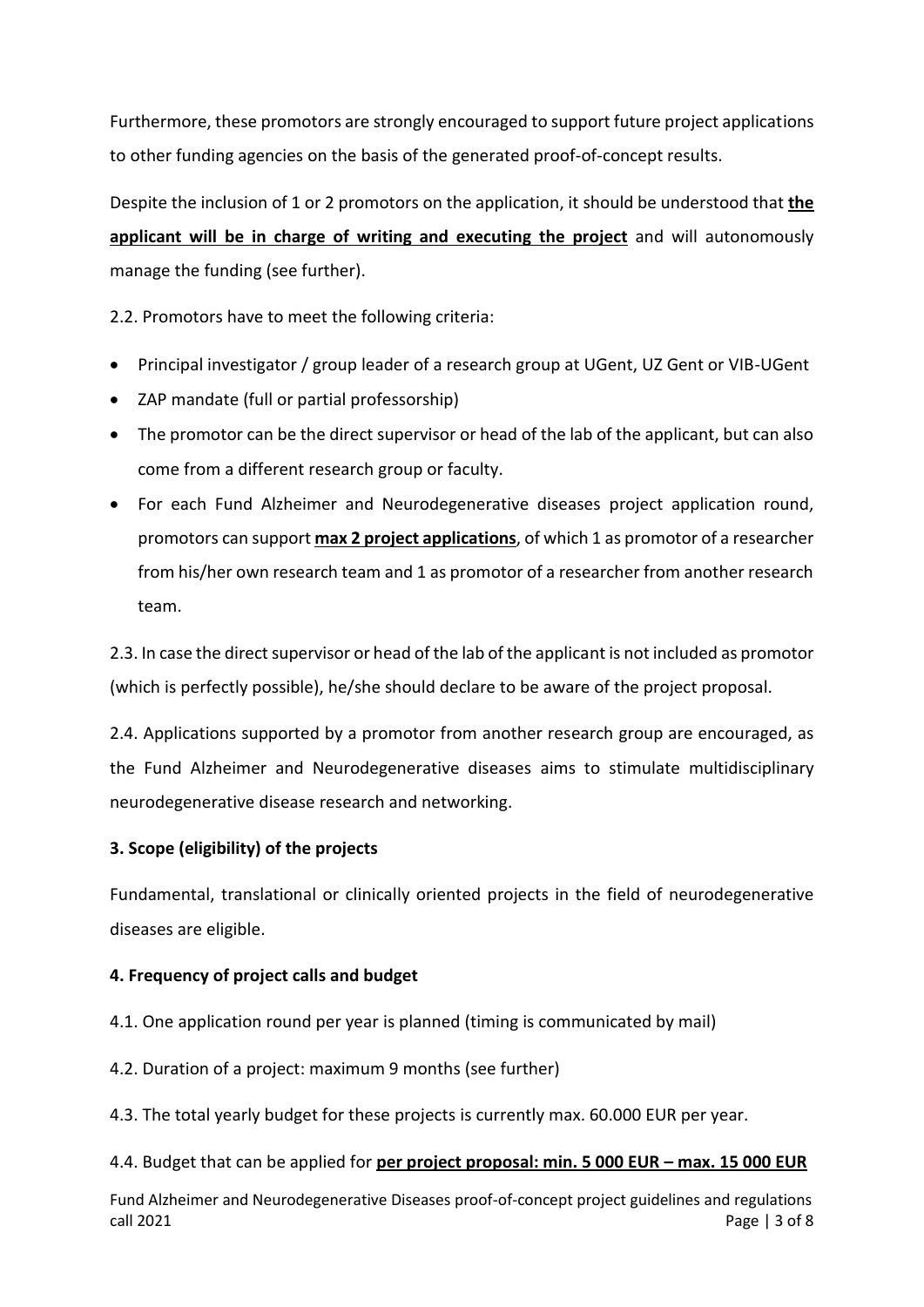- In the project proposal, applicants have to include a financial plan and description of the required budget for the project (prices should include all relevant taxes).
- If the jury (see further) believes that more budget was requested than actually required for the proposed project, **it can be decided to reduce the requested budget accordingly**. The requested amount does not influence the chances of a particular project to be awarded, and is not a selection criterion.
- Budget not spent on the project within the agreed timeframe must be refunded to the Fund Alzheimer and Neurodegenerative diseases.
- If the young investigator (granted applicant) leaves UGent, UZ Gent of VIB-UGent prior to the start or during the project execution, the budget that is not spent must be refunded to the Fund Alzheimer and Neurodegenerative diseases.
- Both the applicant and the promotor must declare **not to have budget from other sources** (funded research projects) that is already available to perform the specific study described in the application!

4.5. The budget can only be used to cover direct project-related expenses:

- Reagents, consumables, animals, other direct costs
- Certain services (e.g. outsourcing, costs for service/core facilities, …)
- If well-motivated, the budget can also be used for travel and lodging costs in case the research can only be performed in a collaborating lab.

In this particular case, applicants should still try to apply for funding via external or internal channels (e.g. FWO travel grants, FWO short visit grants, or the faculty mobility fund). The Fund Alzheimer and Neurodegenerative diseases can thus in advance cover the costs, which could be recuperated later upon successful application of funding elsewhere.

 The budget **cannot be used to cover equipment** (and related expenses such as service or maintenance contracts) **or personnel costs** (no salaries, fees, …), or overhead costs (e.g. publication costs, …)

Fund Alzheimer and Neurodegenerative Diseases proof-of-concept project guidelines and regulations call 2021 **Page | 4 of 8** 4.6. Important note: **only outstanding projects will be granted**. The quality of all submitted projects is assessed by the jury (see further). In case the number of high quality applications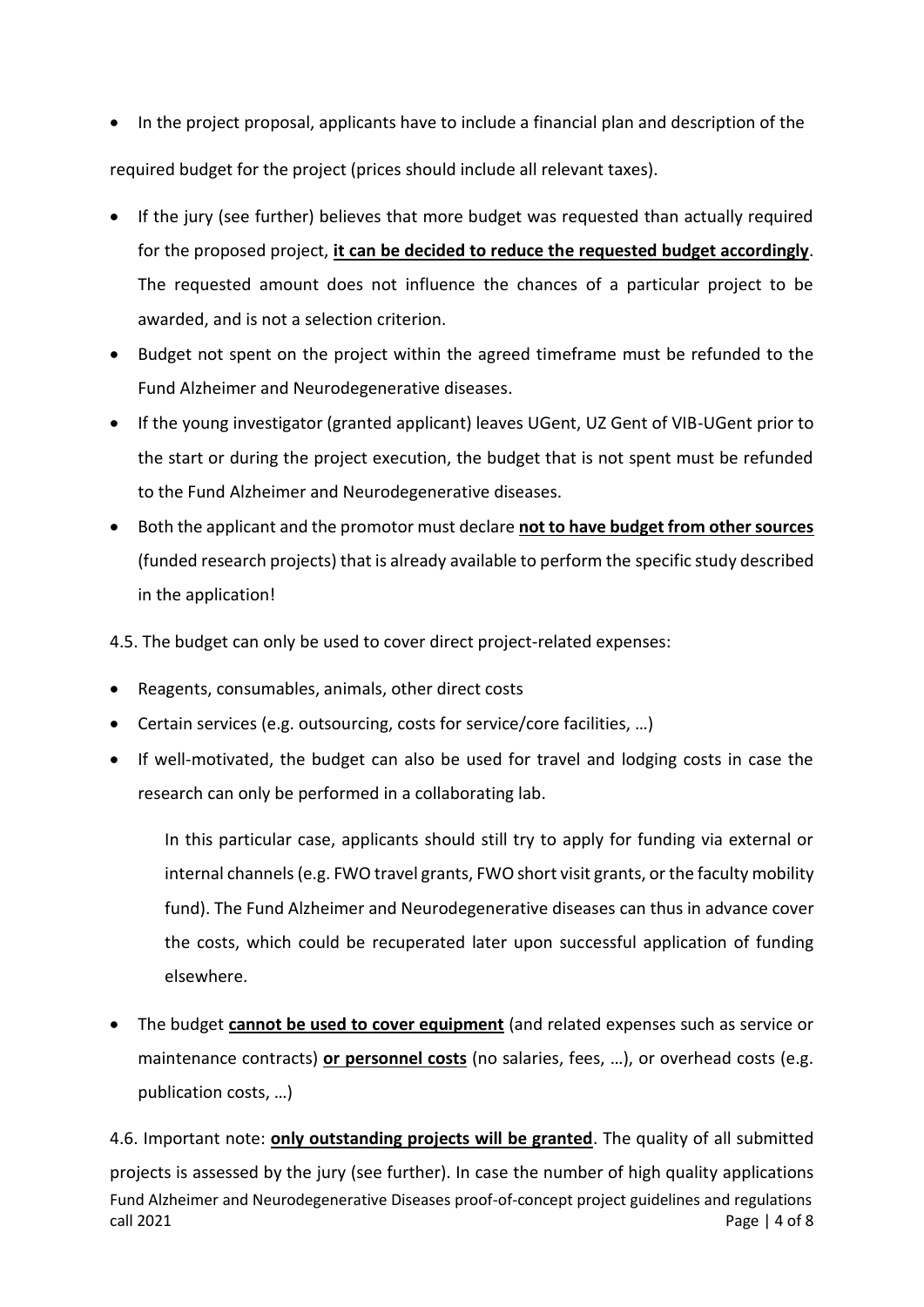is too low, the review board reserves the right to grant fewer applications than foreseen based on the available budget.

## **5. Application procedure**

## **5.1. Submission of a project proposal**

All information should be provided in English. Use the separate application form that is provided.

Project proposals should be **submitted by email** to **Elke.Debackere@ugent.be (in cc: Bart.Dermaut@ugent.be)**

- Part I: Title project, applicant details, current position and affiliation, promotors linked to this project, collaborating researchers.
- Part II: Project outline (max 1 page, references not included): research question, project description
- Part III: Financial plan
- Part IV: Advancement in the field (max 1 page): convince jury about the novelty, feasibility, leap forward, and cross-disciplinary nature of your project proposal, and why you are wellqualified to execute the project
- (Part  $V$  motivation for re-submission; if applicable)
- Part VI: Date and signatures of the applicant, promotor(s) and/or PI of the applicant

## **5.2. Timeline**

- $\bullet$  December 24<sup>th</sup> 2021: deadline for submission.
- $\bullet$  January 24<sup>th</sup> 2022: announcement of results.
- February  $1^{st}$  2022: start of the projects.

## **6. Review and selection criteria**

#### 6.1. Review

- Project applications will be reviewed by a jury consisting of UGent/UZ Gent/VIB neurodegeneration experts and at least one external jury member.
- Each member of the jury will score all submitted projects. Jury members who are promotor

Fund Alzheimer and Neurodegenerative Diseases proof-of-concept project guidelines and regulations call 2021 **Page | 5 of 8** on a particular submitted project, or heading the research lab of the applicant, cannot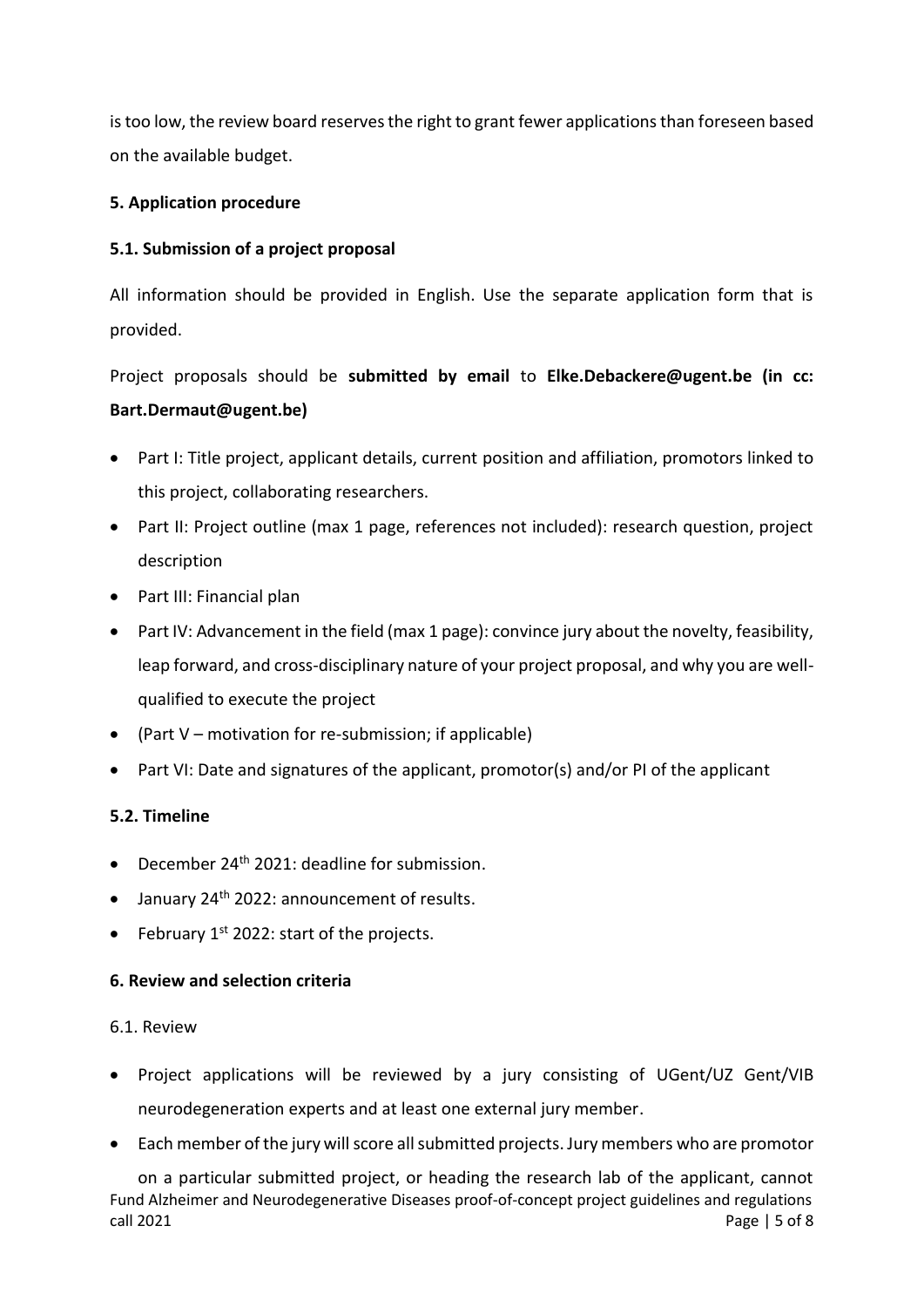score this project. The scores by all voting jury members per project will be averaged. Projects will be ranked according to scoring.

6.2. Following selection criteria will be used by the jury

- **Novelty** of the project
- **Feasibility** of the project as the duration of a project is limited to 9 months, the described planning and expected results should be feasible within this time frame; feasibility does not mean guaranteed successful outcome; high-risk (high-gain) projects are perfectly acceptable.
- Leap forward or **potential** to use the results as proof-of-concept in future larger grant applications, to build larger collaborations, to generate impactful output (valorization, benefit for the patient, …)
- Cross-disciplinary research is a bonus

The track record of the applicant is not a selection criterion. The Fund Alzheimer and neurodegenerative diseases aims to support researchers with good ideas, regardless of prior research or track record. The quality of the submitted project proposal (first selection round) and the presentation/discussion (second selection round) of the project by the applicant are the most important criteria.

## **7. Regulations and guidelines for researchers that are granted by the Fund Alzheimer and neurodegenerative diseases**

7.1. The granted **young investigators manage their own budget**, and are responsible and accountable for this budget

The granted postdoctoral researchers (thus not the promotors of the applicants) will independently manage the Fund Alzheimer and neurodegenerative diseases budget that is provided for their project (postdoctoral researchers at Ghent University can function as budget holder). The granted researchers thus take full responsibility for the granted budget.

7.2. On each publication or presentation that includes data generated in the framework of the Alzheimer granted project, the support by the 'Fund Alzheimer and neurodegenerative diseases' must be acknowledged.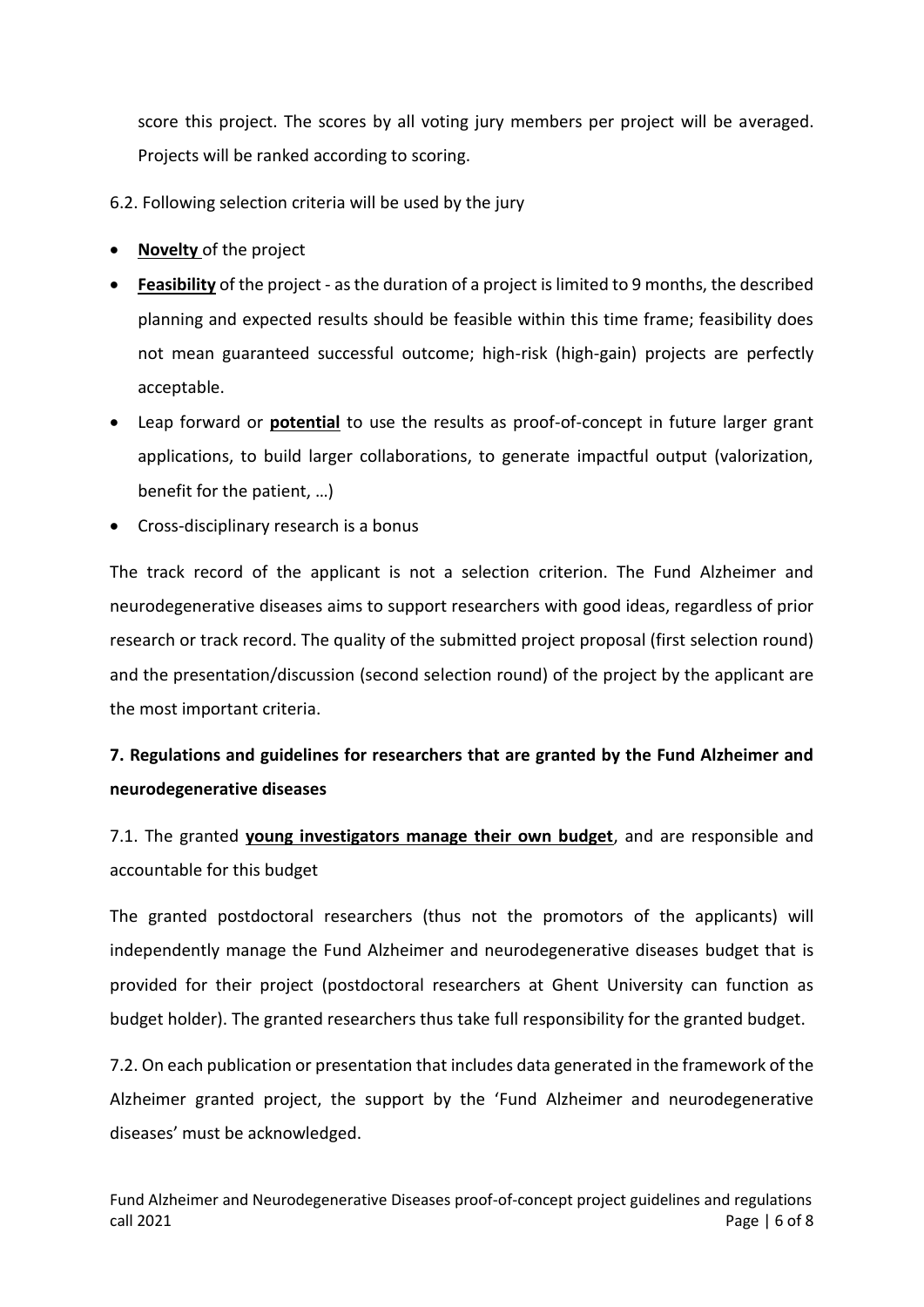7.3. Within nine months after the start of the project, the budget should be spent and research completed. Exceptions (e.g. request for prolongation) are possible but have to be motivated.

7.4. Granted researchers are encouraged to undertake public outreach activities, and communicate about their research projects and results to other scientists as well as to the broad public. Granted researchers will also be contacted by the Fund Alzheimer and neurodegenerative diseases in this context, and are expected to collaborate in outreach activities that are organized and supported by the Fund Alzheimer and neurodegenerative diseases (such as the making of short movies on the projects).

7.5. At the latest 11 months after the start of the project, the granted researcher must to **submit a report** :

- Description of the results (1 page) with clear indication if the project was not/partially/completely successful and what advancement was achieved.
- Overview and motivation of the expenses (max 1 page). In addition, an export from SAP (the UGent accountancy system) must be provided, including a detailed overview of all the expenses that were booked on this budget, with allocation to the different work packages (if any).

**Attention**: failure to comply with these regulations could result in exclusion from future application rounds, or request by the Fund Alzheimer and neurodegenerative diseases for refunding of expenses that could not be motivated in the context of the project outline. Deviations from the project outline are only possible upon prior written request to and approval by the Fund Alzheimer and neurodegenerative diseases steering committee.

- Future perspectives: planned applications at other funding resources, follow-up of the project, collaborations, … (max 1/2 page)
- In addition, the laureates should also write a brief paragraph in layman's terms (for a broad audience).

7.6. Granted researchers - and their promotors - who successfully generated proof-of-concept data during the Fund Alzheimer and neurodegenerative diseases project, engage themselves to apply for (larger) funding from other funding agencies

(maximum 18 months after the end of the Fund Alzheimer and neurodegenerative diseases project).

Fund Alzheimer and Neurodegenerative Diseases proof-of-concept project guidelines and regulations call 2021 **Page | 7 of 8**